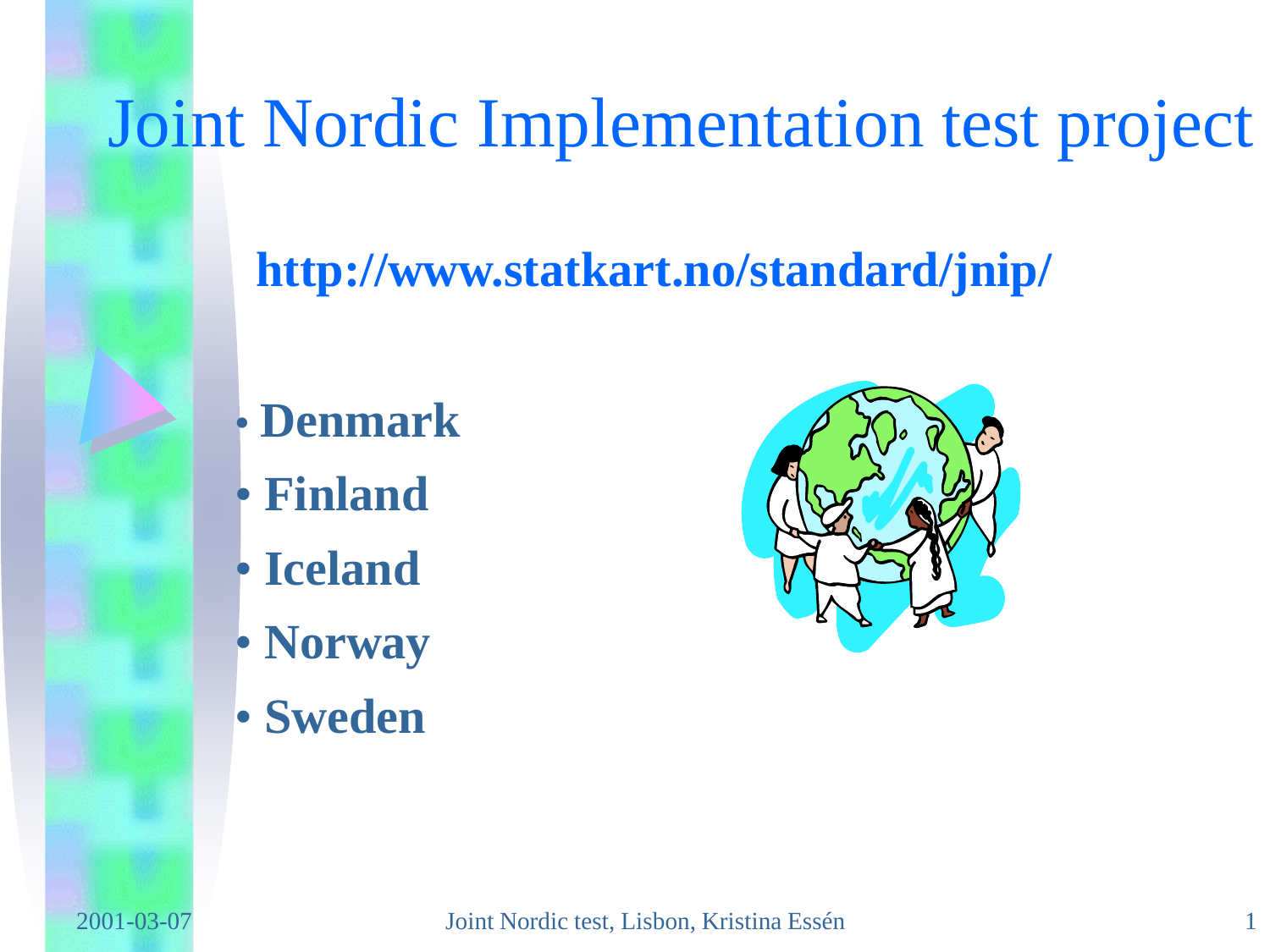# Joint Nordic Implementation test project **Phase 2 Transfer of data ISO 19118 Phase 1 Application schema ISO 19100**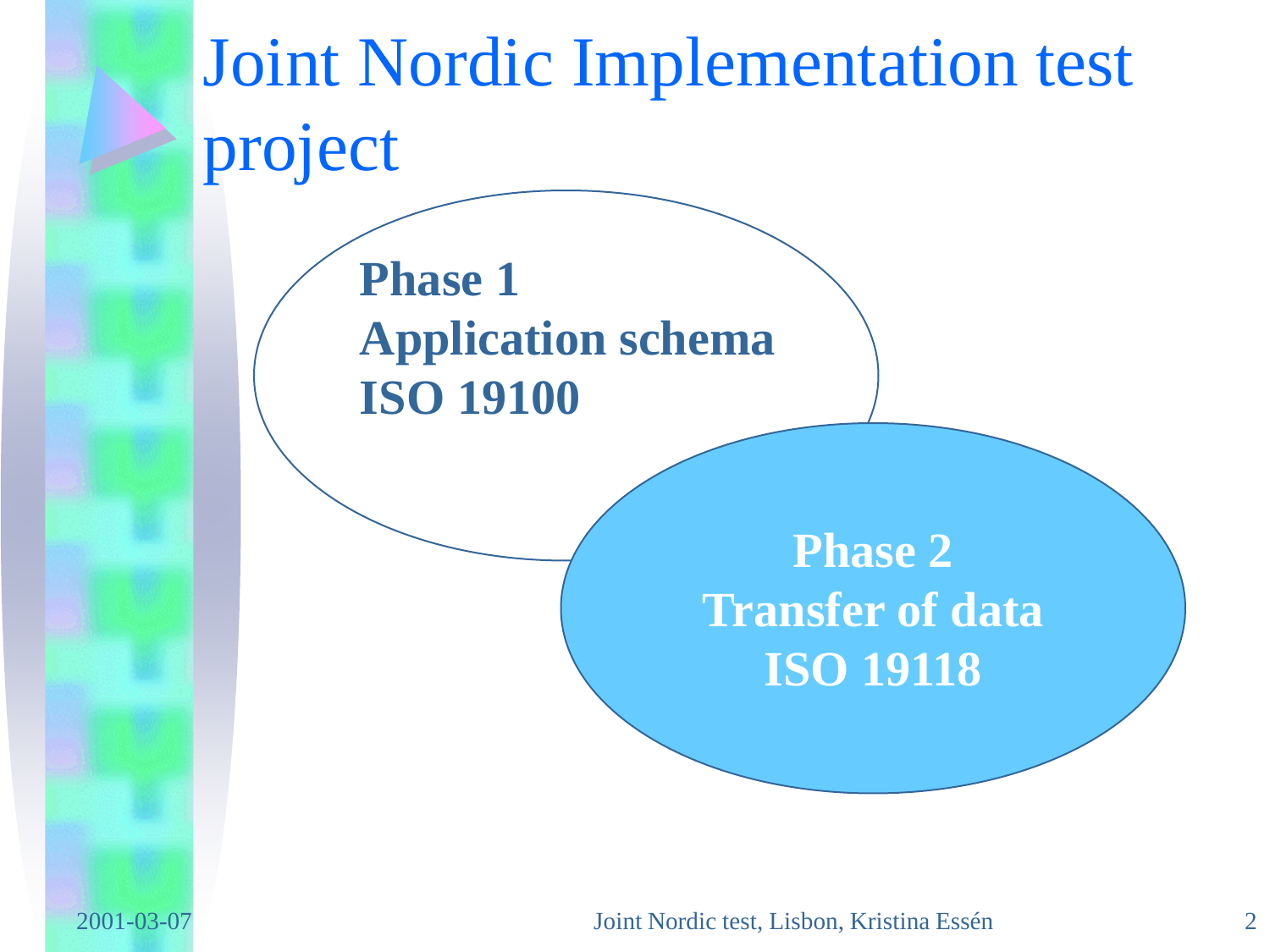### 19108 Temporal schema

- **19109 states that 19108 shall be used for temporal attributes**
- **19103 defines basic datatypes** 
	- **- e.g. Date, DateAndTime**

**Change in 19109 to allow use of basic datatypes from 19103**

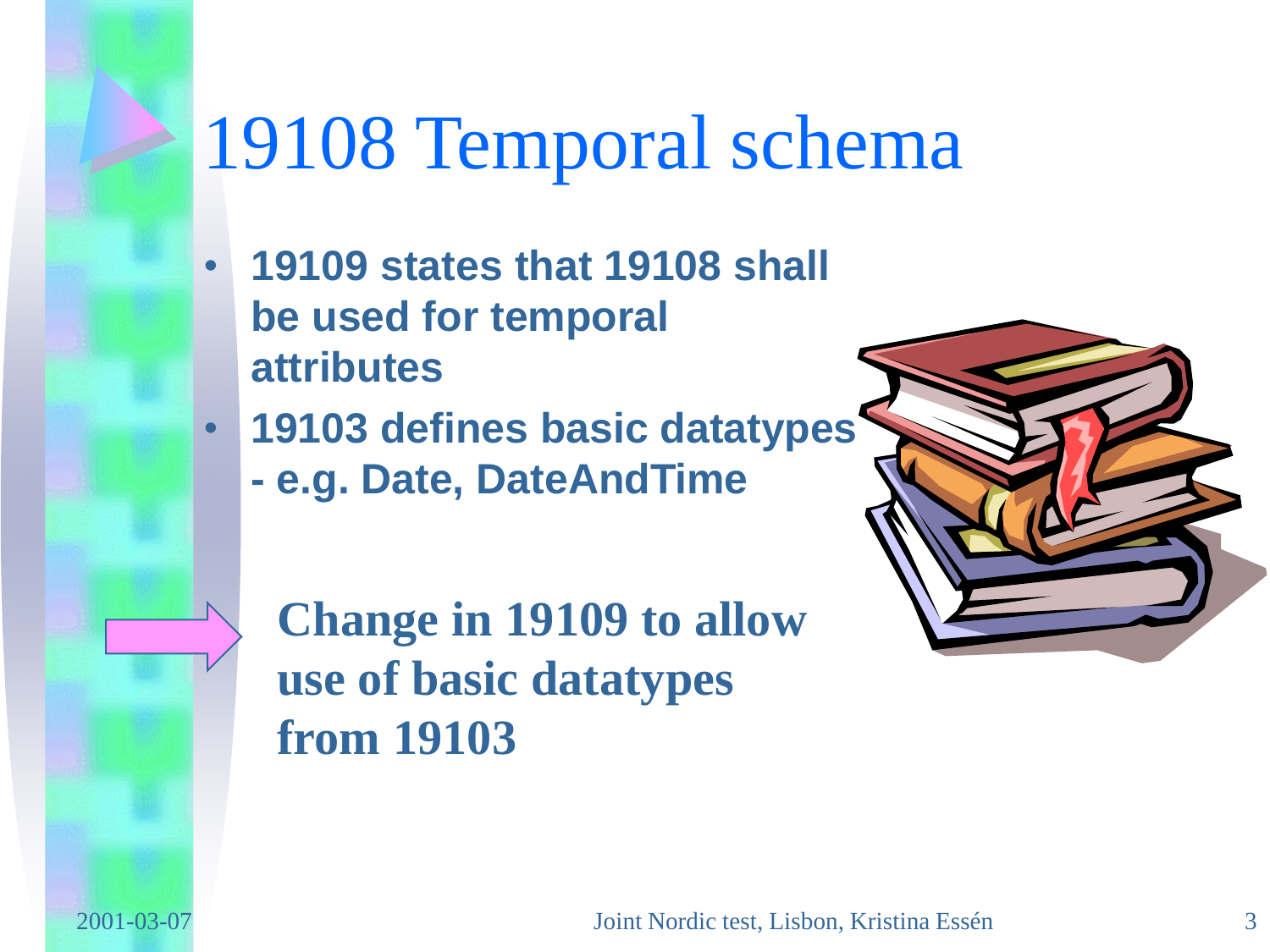## 19108 Temporal schema

- **The UML-model in 19108 requires an explicit association between TM\_Position and TM\_ReferenceSystem**
- **In the text it is written that TM\_Position & TM\_Refsys only needed when other than Gregorian calendar and UTC**

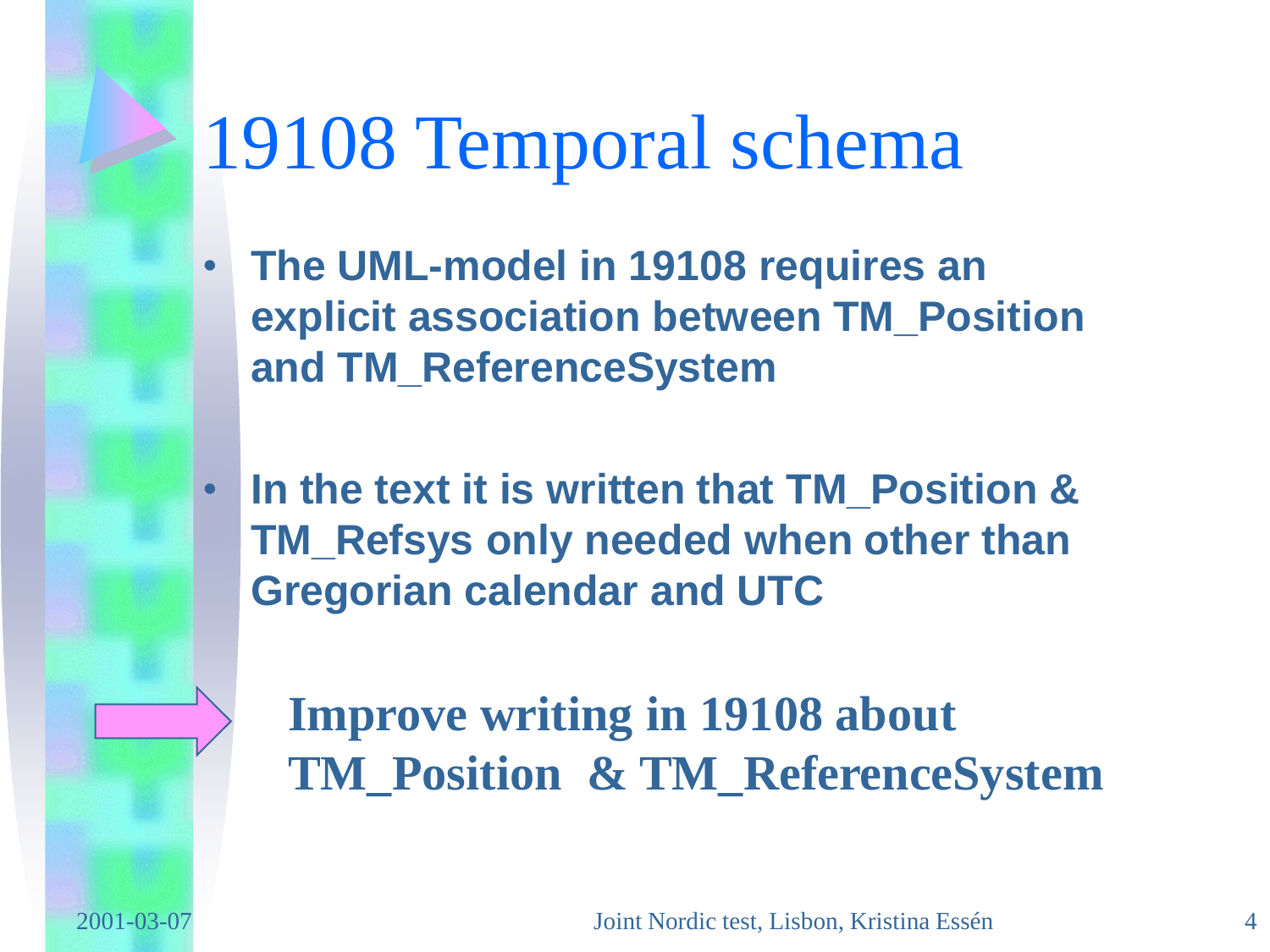## ISO 19115 Quality model

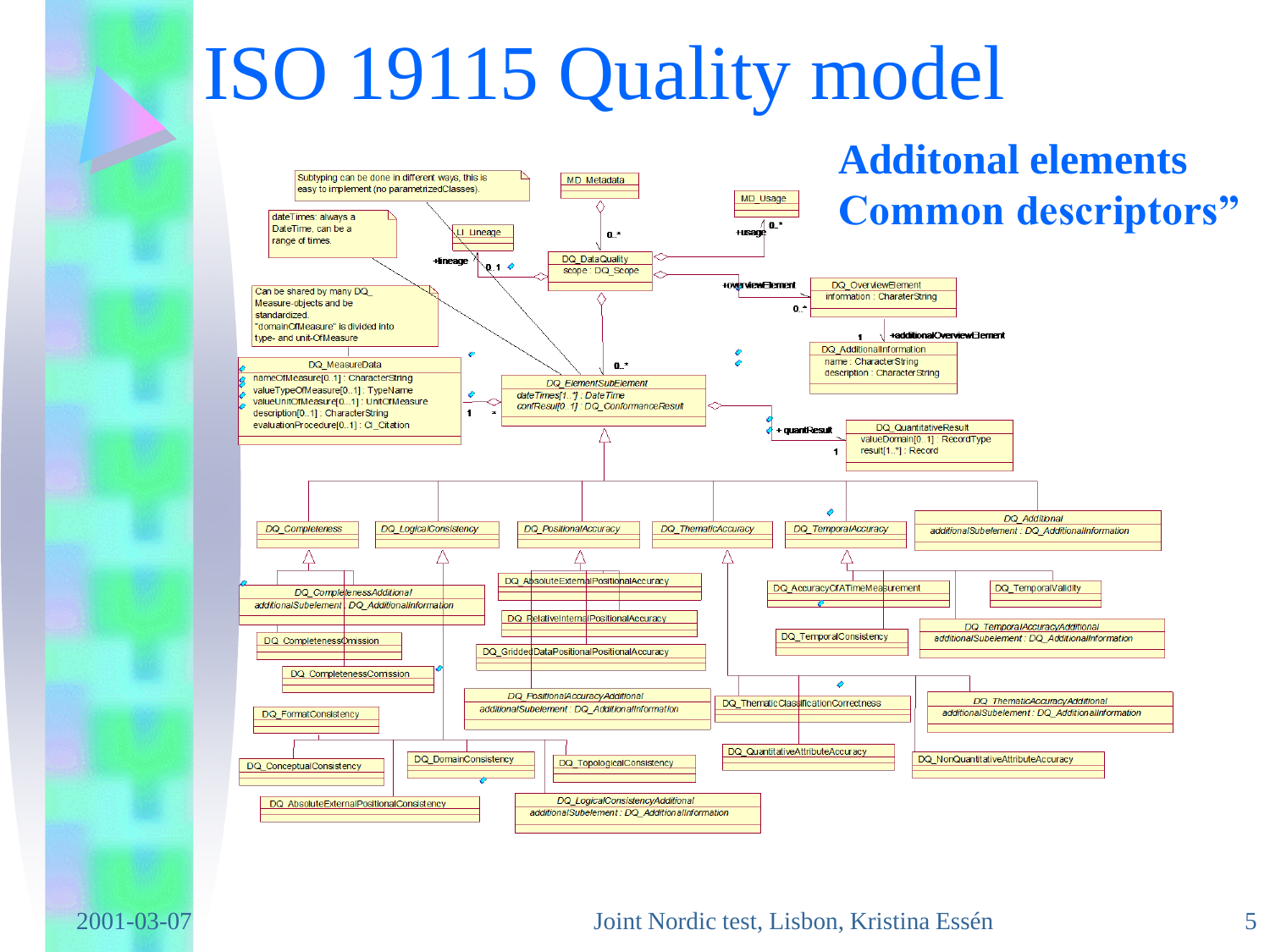## ISO 19107 Spatil & 19106 Profile

### • **A profile needed: instantiable, restricts, extends**



### **Specify what is allowed in a profile**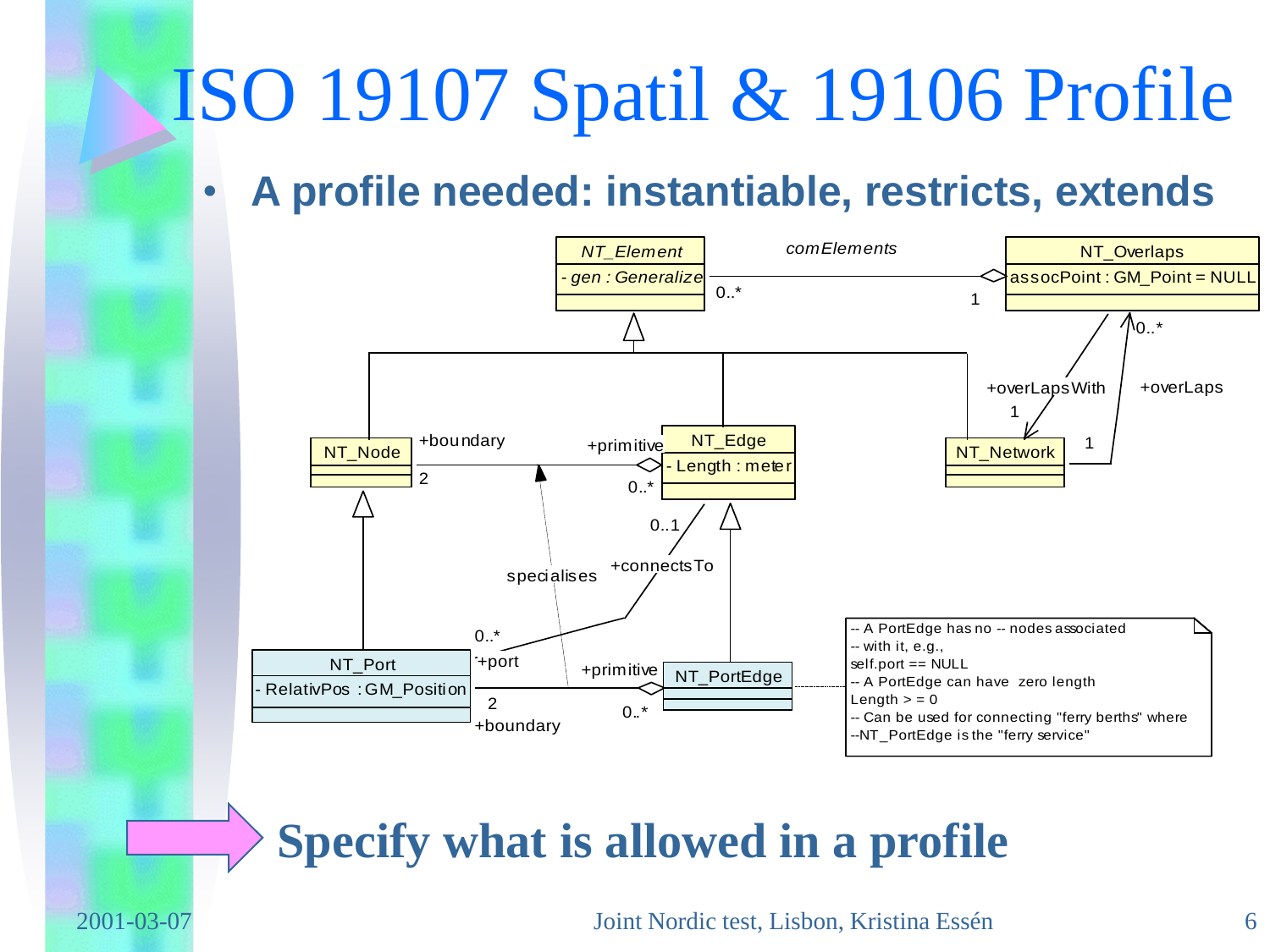## 19109 Rules for appl. schema

- **The role of GFM unclear**
- **Model in UML and not following the "main rules" in 19109 - A RISK!**